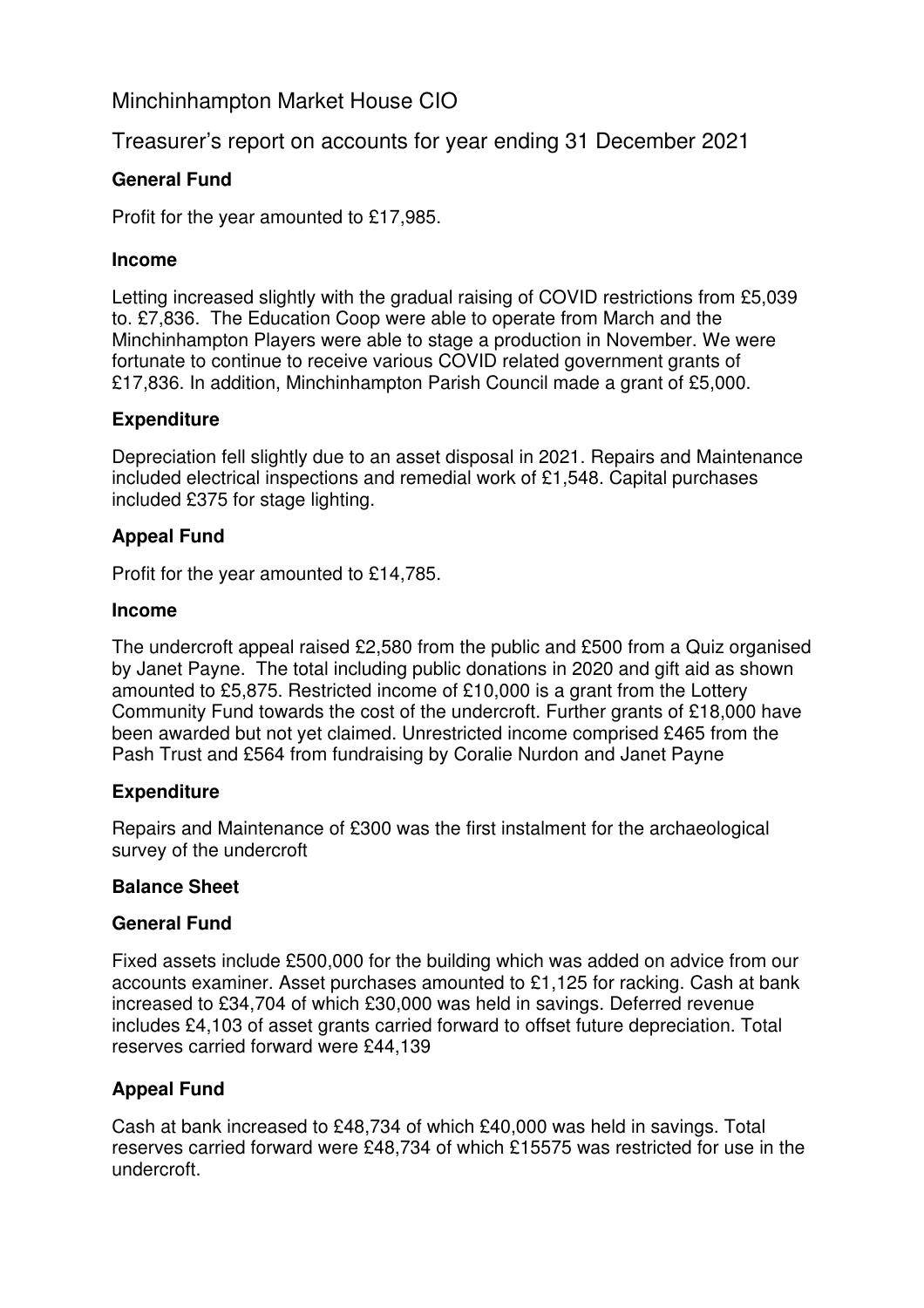# **Minchinhampton Market House CIO Statement of Financial Activities General Fund**

| <b>Notes Unrestricted Restricted</b><br>2020<br><b>Total</b><br><b>Ordinary Income/Expense</b><br><b>Income</b><br><b>Fund Raising Events</b><br>1,033.32<br>0.00<br>0.00<br>1,033.32<br><b>Grants and Donations Income</b><br><b>Restricted</b><br>5a<br>0.00<br>2,753.00<br>2,753.00<br>2,753.00<br>5 <sub>b</sub><br><b>Unrestricted</b><br>0.00<br>23,130.21<br>23,130.21<br>27,004.00<br><b>Total Gifts and Donations Income</b><br>23,130.21<br>2,753.00<br>25,883.21<br>29,757.00<br><b>Hire Charges</b><br>7,836.00<br>7,836.00<br>0.00<br>5,039.00<br><b>Miscellaneous Income</b><br>0.00<br>0.00<br>0.00<br>182.50<br><b>Profit on Sale of Assets</b><br>775.00<br>0.00<br>775.00<br>0.00<br>32,774.53<br>2,753.00<br>35,527.53<br>34,978.50<br><b>Total Income</b><br><b>Expense</b><br><b>Advertising &amp; Marketing</b><br>120.00<br>0.00<br>120.00<br>185.40<br><b>Bank Charges</b><br>96.50<br>0.00<br>96.50<br>60.00<br>Cleaning<br>0.00<br>1,742.48<br>1,593.95<br>1,593.95<br><b>Depreciation Expense</b><br>2,753.00<br>4,407.00<br>7,160.00<br>7,310.00<br><b>Event Costs</b><br>576.49<br>0.00<br>576.49<br>0.00<br>1,733.96<br><b>Insurance Expense</b><br>1,743.10<br>0.00<br>1,743.10<br><b>Miscellaneous Expense</b><br>70.53<br>0.00<br>70.53<br>116.89<br><b>Office Expense</b><br>841.07<br>0.00<br>841.07<br>216.53<br><b>Performing Rights</b><br>134.18<br>327.80<br>0.00<br>134.18<br><b>Professional Fees</b><br>234.00<br>234.00<br>0.00<br>0.00<br><b>Repairs and Maintenance</b><br>5c<br>2,568.89<br>0.00<br>2,568.89<br>15,144.94<br><b>Travel and Meetings</b><br>20.70<br>63.00<br>20.70<br>0.00<br><b>Utilities</b><br><b>Electricity</b><br>764.40<br>640.46<br>0.00<br>764.40<br>443.42<br>443.42<br>Gas<br>0.00<br>518.82<br><b>Telephone &amp; Broadband</b><br>241.18<br>0.00<br>241.18<br>270.71<br><b>Total Utilities</b><br>1,449.00<br>1,449.00<br>1,429.99<br>0.00<br>13,855.41<br>2,753.00<br>16,608.41<br>28,713.33<br><b>Total Expense</b><br><b>Net Ordinary Income</b><br>18,919.12<br>0.00<br>18,919.12<br>6,265.17<br><b>Other Income/Expense</b><br><b>Other Expense</b><br><b>Capital Purchases</b><br>5d<br>934.25<br>0.00<br>934.25<br>1,076.11<br>934.25<br><b>Total Other Expense</b><br>1,076.11<br>0.00<br>934.25<br><b>Net Other Income</b><br>$-934.25$<br>$-1,076.11$<br>0.00<br>$-934.25$<br>17,984.87<br>0.00<br>5,189.06<br>17,984.87 |                            | January - December 2021 |  |  |  | Jan - Dec |
|----------------------------------------------------------------------------------------------------------------------------------------------------------------------------------------------------------------------------------------------------------------------------------------------------------------------------------------------------------------------------------------------------------------------------------------------------------------------------------------------------------------------------------------------------------------------------------------------------------------------------------------------------------------------------------------------------------------------------------------------------------------------------------------------------------------------------------------------------------------------------------------------------------------------------------------------------------------------------------------------------------------------------------------------------------------------------------------------------------------------------------------------------------------------------------------------------------------------------------------------------------------------------------------------------------------------------------------------------------------------------------------------------------------------------------------------------------------------------------------------------------------------------------------------------------------------------------------------------------------------------------------------------------------------------------------------------------------------------------------------------------------------------------------------------------------------------------------------------------------------------------------------------------------------------------------------------------------------------------------------------------------------------------------------------------------------------------------------------------------------------------------------------------------------------------------------------------------------------------------------------------------------------------------------------------------------------------------------------------------------------------------------------------------|----------------------------|-------------------------|--|--|--|-----------|
|                                                                                                                                                                                                                                                                                                                                                                                                                                                                                                                                                                                                                                                                                                                                                                                                                                                                                                                                                                                                                                                                                                                                                                                                                                                                                                                                                                                                                                                                                                                                                                                                                                                                                                                                                                                                                                                                                                                                                                                                                                                                                                                                                                                                                                                                                                                                                                                                                |                            |                         |  |  |  |           |
|                                                                                                                                                                                                                                                                                                                                                                                                                                                                                                                                                                                                                                                                                                                                                                                                                                                                                                                                                                                                                                                                                                                                                                                                                                                                                                                                                                                                                                                                                                                                                                                                                                                                                                                                                                                                                                                                                                                                                                                                                                                                                                                                                                                                                                                                                                                                                                                                                |                            |                         |  |  |  |           |
|                                                                                                                                                                                                                                                                                                                                                                                                                                                                                                                                                                                                                                                                                                                                                                                                                                                                                                                                                                                                                                                                                                                                                                                                                                                                                                                                                                                                                                                                                                                                                                                                                                                                                                                                                                                                                                                                                                                                                                                                                                                                                                                                                                                                                                                                                                                                                                                                                |                            |                         |  |  |  |           |
|                                                                                                                                                                                                                                                                                                                                                                                                                                                                                                                                                                                                                                                                                                                                                                                                                                                                                                                                                                                                                                                                                                                                                                                                                                                                                                                                                                                                                                                                                                                                                                                                                                                                                                                                                                                                                                                                                                                                                                                                                                                                                                                                                                                                                                                                                                                                                                                                                |                            |                         |  |  |  |           |
|                                                                                                                                                                                                                                                                                                                                                                                                                                                                                                                                                                                                                                                                                                                                                                                                                                                                                                                                                                                                                                                                                                                                                                                                                                                                                                                                                                                                                                                                                                                                                                                                                                                                                                                                                                                                                                                                                                                                                                                                                                                                                                                                                                                                                                                                                                                                                                                                                |                            |                         |  |  |  |           |
|                                                                                                                                                                                                                                                                                                                                                                                                                                                                                                                                                                                                                                                                                                                                                                                                                                                                                                                                                                                                                                                                                                                                                                                                                                                                                                                                                                                                                                                                                                                                                                                                                                                                                                                                                                                                                                                                                                                                                                                                                                                                                                                                                                                                                                                                                                                                                                                                                |                            |                         |  |  |  |           |
|                                                                                                                                                                                                                                                                                                                                                                                                                                                                                                                                                                                                                                                                                                                                                                                                                                                                                                                                                                                                                                                                                                                                                                                                                                                                                                                                                                                                                                                                                                                                                                                                                                                                                                                                                                                                                                                                                                                                                                                                                                                                                                                                                                                                                                                                                                                                                                                                                |                            |                         |  |  |  |           |
|                                                                                                                                                                                                                                                                                                                                                                                                                                                                                                                                                                                                                                                                                                                                                                                                                                                                                                                                                                                                                                                                                                                                                                                                                                                                                                                                                                                                                                                                                                                                                                                                                                                                                                                                                                                                                                                                                                                                                                                                                                                                                                                                                                                                                                                                                                                                                                                                                |                            |                         |  |  |  |           |
|                                                                                                                                                                                                                                                                                                                                                                                                                                                                                                                                                                                                                                                                                                                                                                                                                                                                                                                                                                                                                                                                                                                                                                                                                                                                                                                                                                                                                                                                                                                                                                                                                                                                                                                                                                                                                                                                                                                                                                                                                                                                                                                                                                                                                                                                                                                                                                                                                |                            |                         |  |  |  |           |
|                                                                                                                                                                                                                                                                                                                                                                                                                                                                                                                                                                                                                                                                                                                                                                                                                                                                                                                                                                                                                                                                                                                                                                                                                                                                                                                                                                                                                                                                                                                                                                                                                                                                                                                                                                                                                                                                                                                                                                                                                                                                                                                                                                                                                                                                                                                                                                                                                |                            |                         |  |  |  |           |
|                                                                                                                                                                                                                                                                                                                                                                                                                                                                                                                                                                                                                                                                                                                                                                                                                                                                                                                                                                                                                                                                                                                                                                                                                                                                                                                                                                                                                                                                                                                                                                                                                                                                                                                                                                                                                                                                                                                                                                                                                                                                                                                                                                                                                                                                                                                                                                                                                |                            |                         |  |  |  |           |
|                                                                                                                                                                                                                                                                                                                                                                                                                                                                                                                                                                                                                                                                                                                                                                                                                                                                                                                                                                                                                                                                                                                                                                                                                                                                                                                                                                                                                                                                                                                                                                                                                                                                                                                                                                                                                                                                                                                                                                                                                                                                                                                                                                                                                                                                                                                                                                                                                |                            |                         |  |  |  |           |
|                                                                                                                                                                                                                                                                                                                                                                                                                                                                                                                                                                                                                                                                                                                                                                                                                                                                                                                                                                                                                                                                                                                                                                                                                                                                                                                                                                                                                                                                                                                                                                                                                                                                                                                                                                                                                                                                                                                                                                                                                                                                                                                                                                                                                                                                                                                                                                                                                |                            |                         |  |  |  |           |
|                                                                                                                                                                                                                                                                                                                                                                                                                                                                                                                                                                                                                                                                                                                                                                                                                                                                                                                                                                                                                                                                                                                                                                                                                                                                                                                                                                                                                                                                                                                                                                                                                                                                                                                                                                                                                                                                                                                                                                                                                                                                                                                                                                                                                                                                                                                                                                                                                |                            |                         |  |  |  |           |
|                                                                                                                                                                                                                                                                                                                                                                                                                                                                                                                                                                                                                                                                                                                                                                                                                                                                                                                                                                                                                                                                                                                                                                                                                                                                                                                                                                                                                                                                                                                                                                                                                                                                                                                                                                                                                                                                                                                                                                                                                                                                                                                                                                                                                                                                                                                                                                                                                |                            |                         |  |  |  |           |
|                                                                                                                                                                                                                                                                                                                                                                                                                                                                                                                                                                                                                                                                                                                                                                                                                                                                                                                                                                                                                                                                                                                                                                                                                                                                                                                                                                                                                                                                                                                                                                                                                                                                                                                                                                                                                                                                                                                                                                                                                                                                                                                                                                                                                                                                                                                                                                                                                |                            |                         |  |  |  |           |
|                                                                                                                                                                                                                                                                                                                                                                                                                                                                                                                                                                                                                                                                                                                                                                                                                                                                                                                                                                                                                                                                                                                                                                                                                                                                                                                                                                                                                                                                                                                                                                                                                                                                                                                                                                                                                                                                                                                                                                                                                                                                                                                                                                                                                                                                                                                                                                                                                |                            |                         |  |  |  |           |
|                                                                                                                                                                                                                                                                                                                                                                                                                                                                                                                                                                                                                                                                                                                                                                                                                                                                                                                                                                                                                                                                                                                                                                                                                                                                                                                                                                                                                                                                                                                                                                                                                                                                                                                                                                                                                                                                                                                                                                                                                                                                                                                                                                                                                                                                                                                                                                                                                |                            |                         |  |  |  |           |
|                                                                                                                                                                                                                                                                                                                                                                                                                                                                                                                                                                                                                                                                                                                                                                                                                                                                                                                                                                                                                                                                                                                                                                                                                                                                                                                                                                                                                                                                                                                                                                                                                                                                                                                                                                                                                                                                                                                                                                                                                                                                                                                                                                                                                                                                                                                                                                                                                |                            |                         |  |  |  |           |
|                                                                                                                                                                                                                                                                                                                                                                                                                                                                                                                                                                                                                                                                                                                                                                                                                                                                                                                                                                                                                                                                                                                                                                                                                                                                                                                                                                                                                                                                                                                                                                                                                                                                                                                                                                                                                                                                                                                                                                                                                                                                                                                                                                                                                                                                                                                                                                                                                |                            |                         |  |  |  |           |
|                                                                                                                                                                                                                                                                                                                                                                                                                                                                                                                                                                                                                                                                                                                                                                                                                                                                                                                                                                                                                                                                                                                                                                                                                                                                                                                                                                                                                                                                                                                                                                                                                                                                                                                                                                                                                                                                                                                                                                                                                                                                                                                                                                                                                                                                                                                                                                                                                |                            |                         |  |  |  |           |
|                                                                                                                                                                                                                                                                                                                                                                                                                                                                                                                                                                                                                                                                                                                                                                                                                                                                                                                                                                                                                                                                                                                                                                                                                                                                                                                                                                                                                                                                                                                                                                                                                                                                                                                                                                                                                                                                                                                                                                                                                                                                                                                                                                                                                                                                                                                                                                                                                |                            |                         |  |  |  |           |
|                                                                                                                                                                                                                                                                                                                                                                                                                                                                                                                                                                                                                                                                                                                                                                                                                                                                                                                                                                                                                                                                                                                                                                                                                                                                                                                                                                                                                                                                                                                                                                                                                                                                                                                                                                                                                                                                                                                                                                                                                                                                                                                                                                                                                                                                                                                                                                                                                |                            |                         |  |  |  |           |
|                                                                                                                                                                                                                                                                                                                                                                                                                                                                                                                                                                                                                                                                                                                                                                                                                                                                                                                                                                                                                                                                                                                                                                                                                                                                                                                                                                                                                                                                                                                                                                                                                                                                                                                                                                                                                                                                                                                                                                                                                                                                                                                                                                                                                                                                                                                                                                                                                |                            |                         |  |  |  |           |
|                                                                                                                                                                                                                                                                                                                                                                                                                                                                                                                                                                                                                                                                                                                                                                                                                                                                                                                                                                                                                                                                                                                                                                                                                                                                                                                                                                                                                                                                                                                                                                                                                                                                                                                                                                                                                                                                                                                                                                                                                                                                                                                                                                                                                                                                                                                                                                                                                |                            |                         |  |  |  |           |
|                                                                                                                                                                                                                                                                                                                                                                                                                                                                                                                                                                                                                                                                                                                                                                                                                                                                                                                                                                                                                                                                                                                                                                                                                                                                                                                                                                                                                                                                                                                                                                                                                                                                                                                                                                                                                                                                                                                                                                                                                                                                                                                                                                                                                                                                                                                                                                                                                |                            |                         |  |  |  |           |
|                                                                                                                                                                                                                                                                                                                                                                                                                                                                                                                                                                                                                                                                                                                                                                                                                                                                                                                                                                                                                                                                                                                                                                                                                                                                                                                                                                                                                                                                                                                                                                                                                                                                                                                                                                                                                                                                                                                                                                                                                                                                                                                                                                                                                                                                                                                                                                                                                |                            |                         |  |  |  |           |
|                                                                                                                                                                                                                                                                                                                                                                                                                                                                                                                                                                                                                                                                                                                                                                                                                                                                                                                                                                                                                                                                                                                                                                                                                                                                                                                                                                                                                                                                                                                                                                                                                                                                                                                                                                                                                                                                                                                                                                                                                                                                                                                                                                                                                                                                                                                                                                                                                |                            |                         |  |  |  |           |
|                                                                                                                                                                                                                                                                                                                                                                                                                                                                                                                                                                                                                                                                                                                                                                                                                                                                                                                                                                                                                                                                                                                                                                                                                                                                                                                                                                                                                                                                                                                                                                                                                                                                                                                                                                                                                                                                                                                                                                                                                                                                                                                                                                                                                                                                                                                                                                                                                |                            |                         |  |  |  |           |
|                                                                                                                                                                                                                                                                                                                                                                                                                                                                                                                                                                                                                                                                                                                                                                                                                                                                                                                                                                                                                                                                                                                                                                                                                                                                                                                                                                                                                                                                                                                                                                                                                                                                                                                                                                                                                                                                                                                                                                                                                                                                                                                                                                                                                                                                                                                                                                                                                |                            |                         |  |  |  |           |
|                                                                                                                                                                                                                                                                                                                                                                                                                                                                                                                                                                                                                                                                                                                                                                                                                                                                                                                                                                                                                                                                                                                                                                                                                                                                                                                                                                                                                                                                                                                                                                                                                                                                                                                                                                                                                                                                                                                                                                                                                                                                                                                                                                                                                                                                                                                                                                                                                |                            |                         |  |  |  |           |
|                                                                                                                                                                                                                                                                                                                                                                                                                                                                                                                                                                                                                                                                                                                                                                                                                                                                                                                                                                                                                                                                                                                                                                                                                                                                                                                                                                                                                                                                                                                                                                                                                                                                                                                                                                                                                                                                                                                                                                                                                                                                                                                                                                                                                                                                                                                                                                                                                |                            |                         |  |  |  |           |
|                                                                                                                                                                                                                                                                                                                                                                                                                                                                                                                                                                                                                                                                                                                                                                                                                                                                                                                                                                                                                                                                                                                                                                                                                                                                                                                                                                                                                                                                                                                                                                                                                                                                                                                                                                                                                                                                                                                                                                                                                                                                                                                                                                                                                                                                                                                                                                                                                |                            |                         |  |  |  |           |
|                                                                                                                                                                                                                                                                                                                                                                                                                                                                                                                                                                                                                                                                                                                                                                                                                                                                                                                                                                                                                                                                                                                                                                                                                                                                                                                                                                                                                                                                                                                                                                                                                                                                                                                                                                                                                                                                                                                                                                                                                                                                                                                                                                                                                                                                                                                                                                                                                |                            |                         |  |  |  |           |
|                                                                                                                                                                                                                                                                                                                                                                                                                                                                                                                                                                                                                                                                                                                                                                                                                                                                                                                                                                                                                                                                                                                                                                                                                                                                                                                                                                                                                                                                                                                                                                                                                                                                                                                                                                                                                                                                                                                                                                                                                                                                                                                                                                                                                                                                                                                                                                                                                |                            |                         |  |  |  |           |
|                                                                                                                                                                                                                                                                                                                                                                                                                                                                                                                                                                                                                                                                                                                                                                                                                                                                                                                                                                                                                                                                                                                                                                                                                                                                                                                                                                                                                                                                                                                                                                                                                                                                                                                                                                                                                                                                                                                                                                                                                                                                                                                                                                                                                                                                                                                                                                                                                |                            |                         |  |  |  |           |
|                                                                                                                                                                                                                                                                                                                                                                                                                                                                                                                                                                                                                                                                                                                                                                                                                                                                                                                                                                                                                                                                                                                                                                                                                                                                                                                                                                                                                                                                                                                                                                                                                                                                                                                                                                                                                                                                                                                                                                                                                                                                                                                                                                                                                                                                                                                                                                                                                |                            |                         |  |  |  |           |
|                                                                                                                                                                                                                                                                                                                                                                                                                                                                                                                                                                                                                                                                                                                                                                                                                                                                                                                                                                                                                                                                                                                                                                                                                                                                                                                                                                                                                                                                                                                                                                                                                                                                                                                                                                                                                                                                                                                                                                                                                                                                                                                                                                                                                                                                                                                                                                                                                | <b>Profit for the Year</b> |                         |  |  |  |           |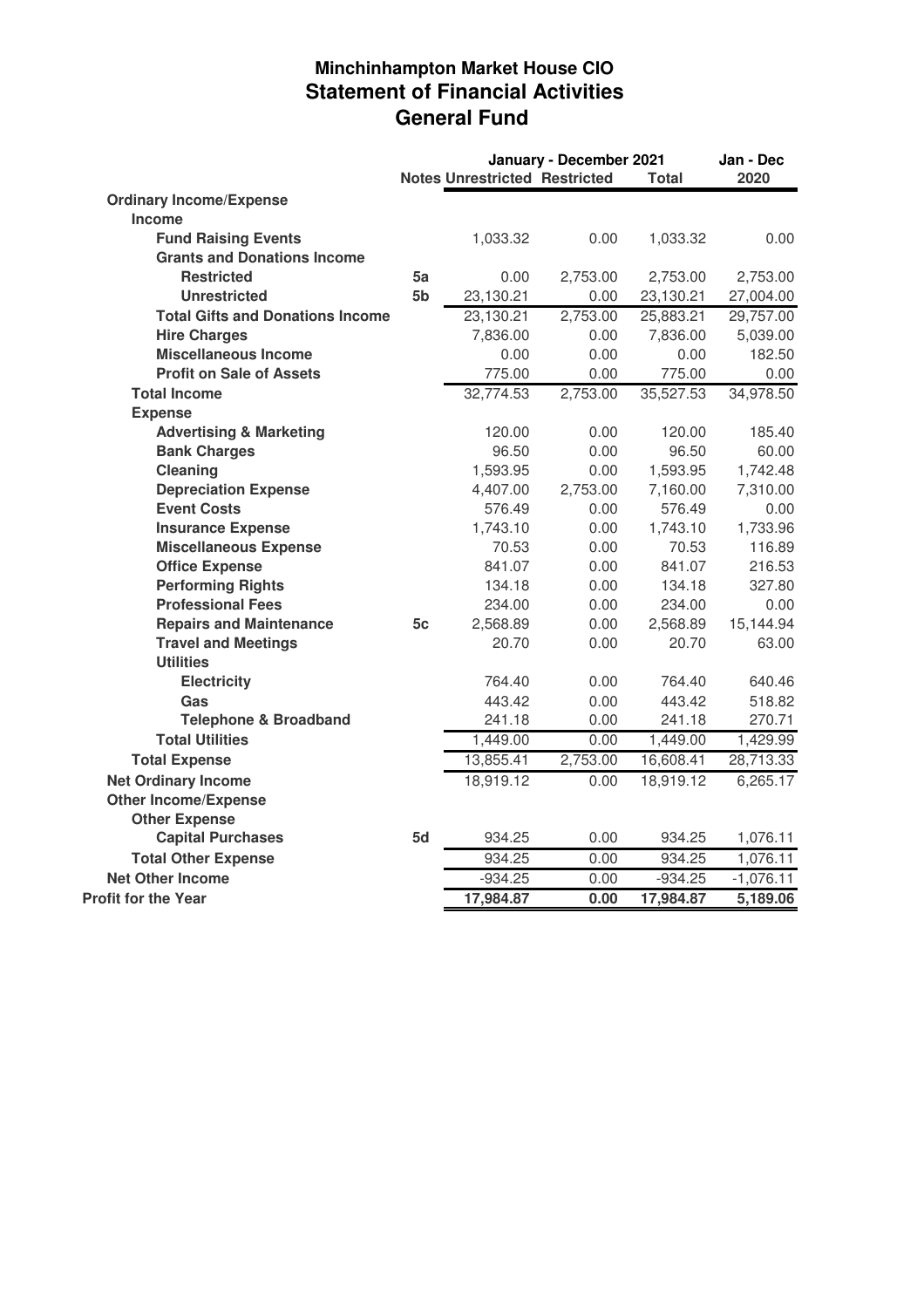# **Minchinhampton Market House CIO Statements of Financial Activities Appeal Fund**

|                                         |                | January - December 2021              |           |              | Jan - Dec   |
|-----------------------------------------|----------------|--------------------------------------|-----------|--------------|-------------|
|                                         |                | <b>Notes Unrestrictec Restricted</b> |           | <b>Total</b> | 2020        |
| <b>Ordinary Income/Expense</b>          |                |                                      |           |              |             |
| Income                                  |                |                                      |           |              |             |
| <b>Bank Interest Earned</b>             |                | 312.21                               | 0.00      | 312.21       | 217.91      |
| <b>Fund Raising Events</b>              |                | 35.00                                | 0.00      | 35.00        | 792.50      |
| <b>Gifts and Donations Income</b>       |                |                                      |           |              |             |
| <b>Gutter Appeal</b>                    |                | 0.00                                 | 0.00      | 0.00         | 13,500.00   |
| <b>HMRC Gift Aid</b>                    |                | 0.00                                 | 875.05    | 875.05       | 2,350.00    |
| <b>Restricted</b>                       | 6a             | 0.00                                 | 10,000.00 | 10,000.00    |             |
| <b>Undercroft Appeal</b>                |                | 0.00                                 | 3,080.00  | 3,080.00     | 1,920.00    |
| <b>Unrestricted</b>                     |                | 1,029.00                             | 0.00      | 1,029.00     | 1,014.25    |
| <b>Total Gifts and Donations Income</b> |                | 1,029.00                             | 13,955.05 | 14,984.05    | 18,784.25   |
| <b>Hire Charges</b>                     |                | 0.00                                 | 0.00      | 0.00         | 0.00        |
| <b>Miscellaneous Income</b>             |                | 0.00                                 | 0.00      | 0.00         | 0.00        |
| <b>Total Income</b>                     |                | 1,376.21                             | 13,955.05 | 15,331.26    | 19,794.66   |
| <b>Expense</b>                          |                |                                      |           |              |             |
| <b>Advertising &amp; Marketing</b>      |                | 150.00                               | 0.00      | 150.00       | 185.40      |
| <b>Bank Charges</b>                     |                | 96.00                                | 0.00      | 96.00        | 60.00       |
| <b>Event Costs</b>                      |                | 0.00                                 | 0.00      | 0.00         | 368.44      |
| <b>Professional Fees</b>                |                | 0.00                                 | 0.00      | 0.00         | $-98.00$    |
| <b>Repairs and Maintenance</b>          | 6 <sub>b</sub> | 0.00                                 | 300.00    | 300.00       | 22,062.00   |
| <b>Total Expense</b>                    |                | 246.00                               | 300.00    | 546.00       | 22,392.44   |
| <b>Net Ordinary Income</b>              |                | 1,130.21                             | 13,655.05 | 14,785.26    | $-2,597.78$ |
| <b>Other Income/Expense</b>             |                |                                      |           |              |             |
| <b>Other Expense</b>                    |                |                                      |           |              |             |
| <b>Capital Purchases</b>                |                | 0.00                                 | 0.00      | 0.00         | 0.00        |
| <b>Total Other Expense</b>              |                | 0.00                                 | 0.00      | 0.00         | 0.00        |
| <b>Net Other Income</b>                 |                | 0.00                                 | 0.00      | 0.00         | 0.00        |
| <b>Profit for the Year</b>              |                | 1,130.21                             | 13,655.05 | 14,785.26    | $-2,597.78$ |
|                                         |                |                                      |           |              |             |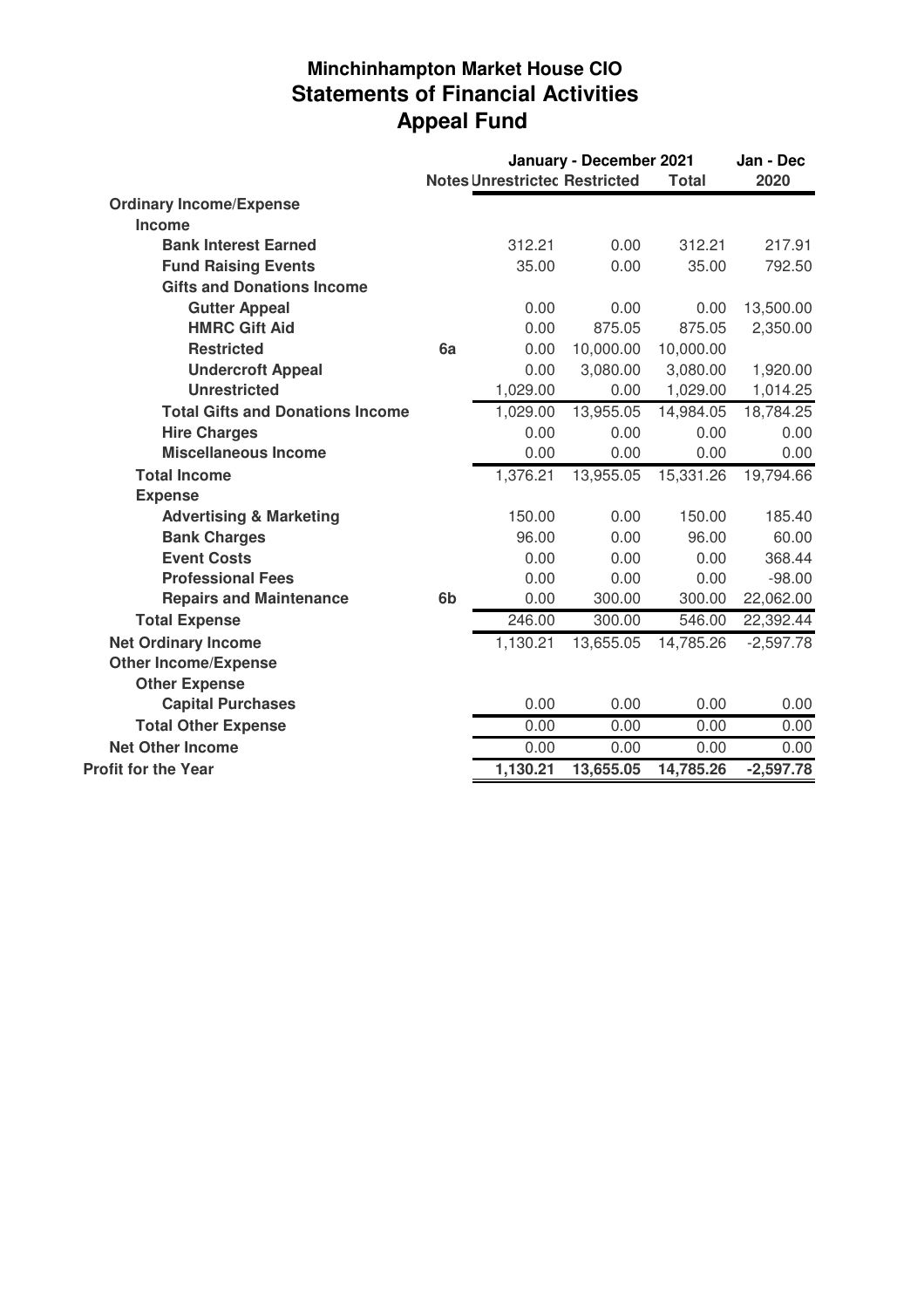# **Minchinhampton Market House CIO Balance Sheet**

|                                       |                | 31 Dec 2021 |           |                      | 31 Dec 20             |
|---------------------------------------|----------------|-------------|-----------|----------------------|-----------------------|
|                                       | <b>Notes</b>   | General     | Appeal    | <b>Total</b>         | Total                 |
| <b>ASSETS</b>                         |                |             |           |                      |                       |
| <b>Fixed Assets</b>                   |                |             |           |                      |                       |
| <b>Tangible Fixed Assets</b>          | $\overline{7}$ | 512,378.00  | $0.00\,$  |                      | 512,378.00 518,788.00 |
| <b>Current Assets</b>                 |                |             |           |                      |                       |
| <b>Prepaid Expenses</b>               | 8a             | 1,834.58    | 0.00      | 1,834.58             | 1,743.10              |
| <b>Accounts Receivable</b>            | 8b             | 657.00      | 0.00      | 657.00               | 60.00                 |
| Cash at bank and in hand              | 8с             | 34,704.41   | 48,734.34 | 83,438.75            | 47,341.69             |
| <b>Total Current Assets</b>           |                | 37,195.99   | 48,734.34 | 85,930.33            | 49,144.79             |
| <b>Current Liabilities</b>            |                |             |           |                      |                       |
| <b>Accounts Payable</b>               | 8b             | 408.34      | 0.00      | 408.34               | 471.92                |
| <b>Deferred Revenue</b>               | 8b             | 5,026.99    | 0.00      | 5,026.99             | 7,358.00              |
| <b>Total Current Liabilities</b>      |                | 5,435.33    | 0.00      | 5,435.33             | 7,829.92              |
| <b>NET CURRENT ASSETS</b>             |                | 31,760.66   | 48,734.34 | 80,495.00            | 41,314.87             |
| TOTAL ASSETS LESS CURRENT LIABILITIES |                | 544,138.66  |           | 48,734.34 592,873.00 | 560,102.87            |
| <b>Capital and Reserves</b>           |                |             |           |                      |                       |
| <b>Unrestricted Reserves</b>          |                | 44,138.66   | 33,159.29 | 77,297.95            | 58,182.87             |
| <b>Restricted Reserves</b>            |                | 0.00        | 15,575.05 | 15,575.05            | 1,920.00              |
| <b>Buiding Valuation Reserves</b>     |                | 500,000.00  | 0.00      | 500,000.00           | 500,000.00            |
| <b>Total Reserves</b>                 |                | 544,138.66  |           | 48,734.34 592,873.00 | 560,102.87            |

**Chairman** 

**J Hodges R Bryan**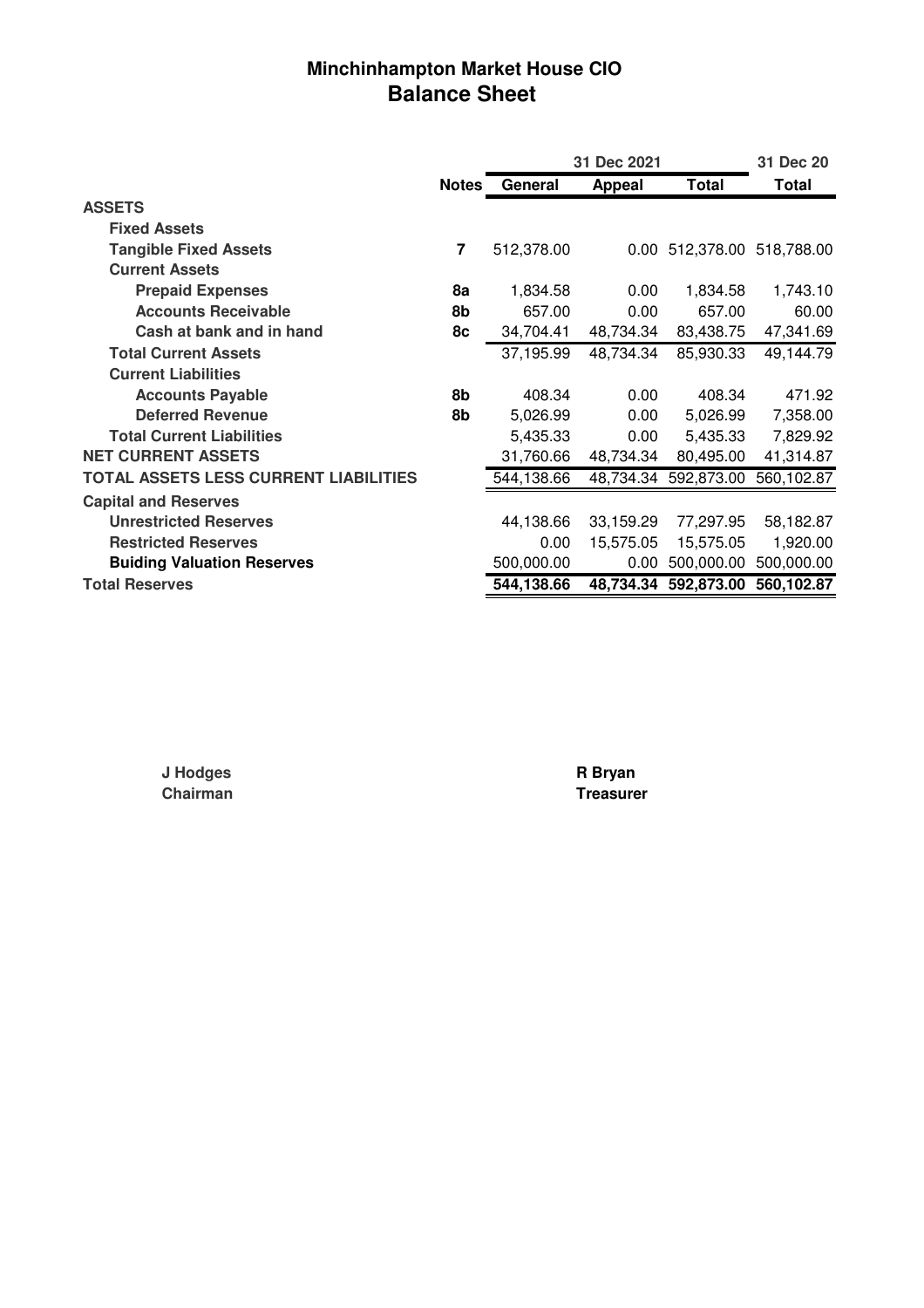#### **Notes forming part of the Financial Statements for the period ended 31 December 2021**

1. Basis of preparation

These accounts have been prepared on the basis of historic cost in accordance with Accounting and Reporting by Charities – Statement of Recommended Practice applicable to charities preparing their accounts in accordance with the Financial Reporting Standard for Smaller Entities. (Charities SORP (FRS 102)), Accounting Standards and with the Charities Act.

2. Accounting Policies

INCOMING RESOURCES

|                                    | Recognition of incoming resources These are included in the Statement of Financial Activities (SoFA) when:<br>- the charity becomes entitled to the resources;<br>- the trustees are virtually certain that they will receive the resources; and<br>- the monetary value can be measured with sufficient reliability. |
|------------------------------------|-----------------------------------------------------------------------------------------------------------------------------------------------------------------------------------------------------------------------------------------------------------------------------------------------------------------------|
| Unrestricted grants and donations  | Unrestricted grants and donations are only included the SoFA when the<br>charity has unconditional entitlement to the resources.                                                                                                                                                                                      |
| Restricted grants and donations    | Restricted grants and donations are matched with the expenditure to which<br>they relate.                                                                                                                                                                                                                             |
| Donated services and facilities    | These are only included in incoming resources if material.                                                                                                                                                                                                                                                            |
| Volunteer help                     | The value of any voluntary help is not included in the accounts but is<br>described in the trustees' annual report.                                                                                                                                                                                                   |
| <b>EXPENDITURE AND LIABILITIES</b> |                                                                                                                                                                                                                                                                                                                       |
| Liability recognition              | Liabilities are recognised as soon as there is a legal or constructive<br>obligation committing the charity to pay out resources.                                                                                                                                                                                     |
| <b>ASSETS</b>                      |                                                                                                                                                                                                                                                                                                                       |
| <b>Market House Building</b>       | The building was gifted by Col H G Ricardo in 1920 to be held by Trustees for<br>the benefit of the residents of Minchinhampton. Having been held by<br>Minchinhampton Parish Council as Custodian Trustees, it was transferred to<br>the CIO on 2 July 2019 and is included at valuation                             |
| Other Tangible fixed assets        | These are capitalised if they can be used for more than one year and cost at<br>least £250. Items costing less than £250 are shown in the SoFA as 'Capital<br>Purchases'                                                                                                                                              |

#### 3. Trustee Expenses

No trustees received any remuneration during the period. Five trustees were reimbursed for supplies and equipment purchased on behalf of the charity amounting to £1,934

#### 4. Employees

The charity has no employees

- 5. General Fund Income and Expenditure
	- a. Restricted Grants and Donations relate to grants as explained above.
	- b. Unrestricted Grants and Donations included government grants of £17,836 and a grant of £5,000 from Minchinhampton Parish Council.
	- c. Repairs and Maintenance includes £1,548 for electrical work and £464 for the routine services
	- d. Capital Purchases includes £360 for stage lights.